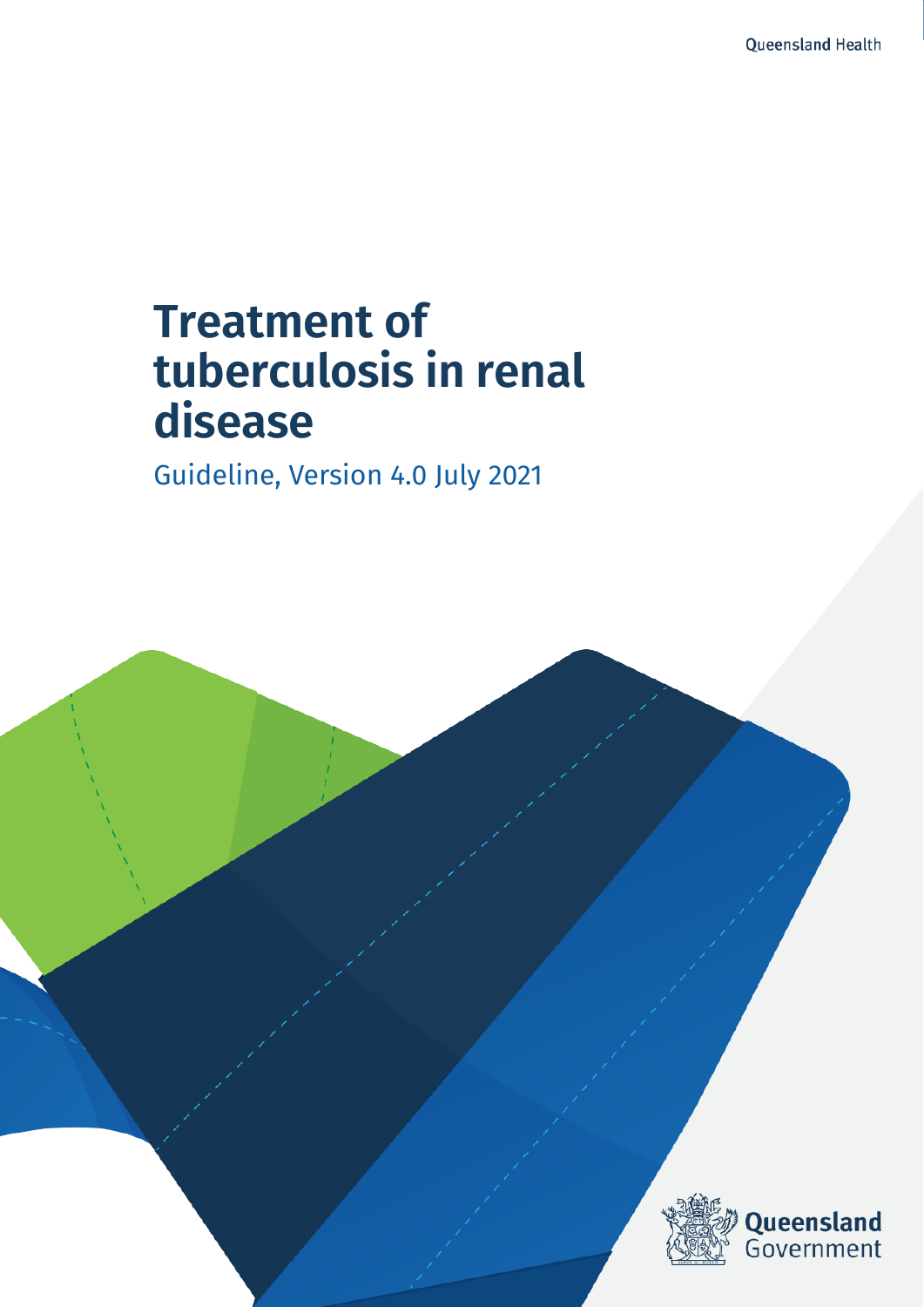### **Treatment of tuberculosis in renal disease - Guideline, Version 4.0 July 2021**

Published by the State of Queensland (Queensland Health), July 2021 This document is licensed under a Creative Commons Attribution 3.0 Australia licence.



To view a copy of this licence, visit creativecommons.org/licenses/by/3.0/au

© State of Queensland (Queensland Health) 2021

You are free to copy, communicate and adapt the work, as long as you attribute the State of Queensland (Queensland Health).

#### **For more information contact:**

Communicable Diseases Branch, Department of Health, Queensland Health, GPO Box 48, Brisbane QLD 4001,

email CDIM\_Infection\_Management@health.qld.gov.au.

An electronic version of this document is available at [https://www.health.qld.gov.au/clinical](https://www.health.qld.gov.au/clinical-practice/guidelines-procedures/diseases-infection/diseases/tuberculosis/guidance/guidelines)[practice/guidelines-procedures/diseases](https://www.health.qld.gov.au/clinical-practice/guidelines-procedures/diseases-infection/diseases/tuberculosis/guidance/guidelines)[infection/diseases/tuberculosis/guidance/guidelines](https://www.health.qld.gov.au/clinical-practice/guidelines-procedures/diseases-infection/diseases/tuberculosis/guidance/guidelines)

Note, updates after July 2021 are amended in the online version of Treatment of tuberculosis in adults and children ONLY — printed copies may not be current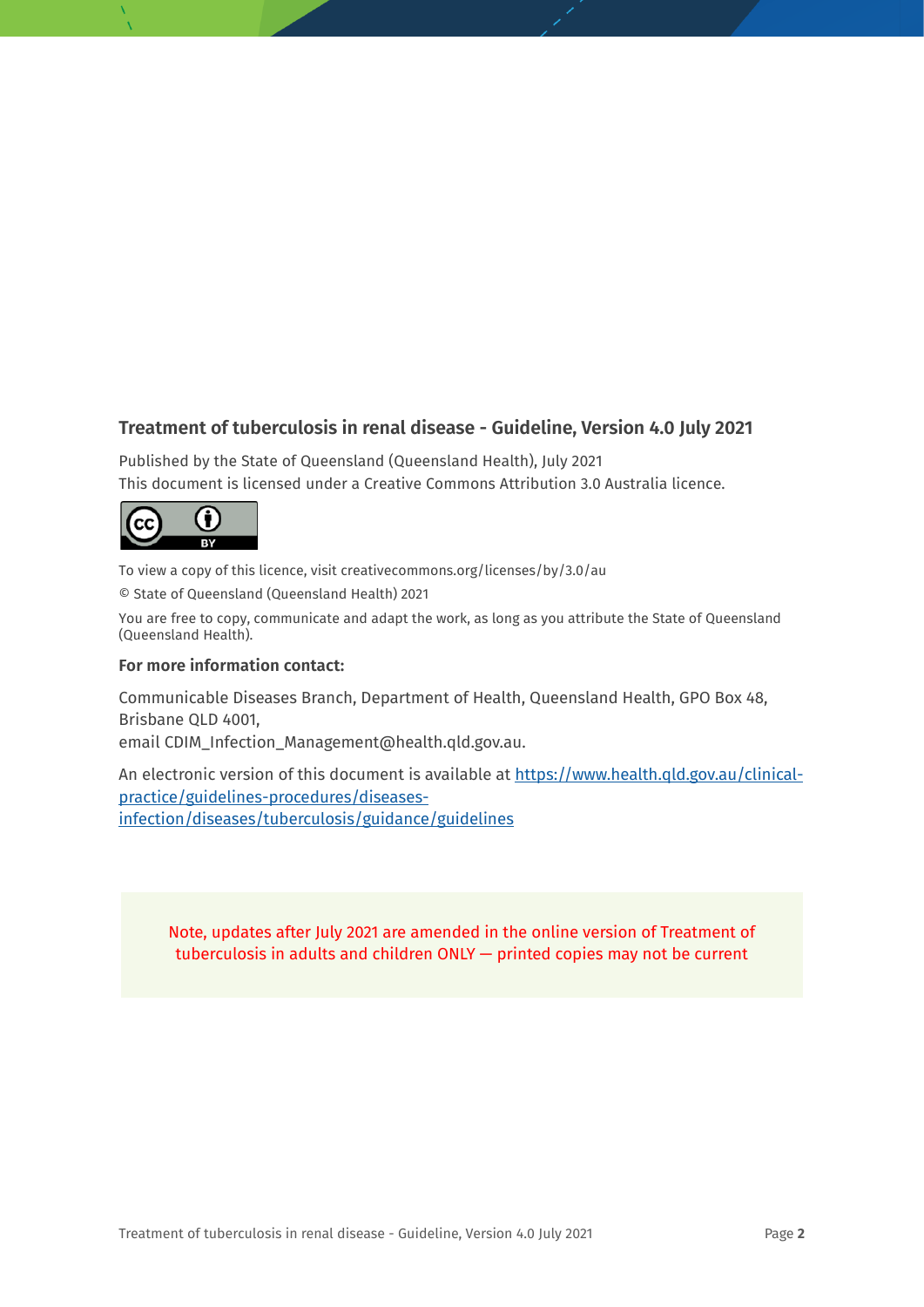## **Contents**

| Key critical points                                | 4                 |
|----------------------------------------------------|-------------------|
| 1. General considerations                          | 4                 |
| 2. Recommendations                                 | 5                 |
| Guide to use of individual agents in renal failure | 6                 |
| References                                         | 11                |
| Document approval details                          | 12                |
| <b>Revision history</b>                            | $12 \overline{ }$ |
| Document custodian                                 | $12 \overline{ }$ |
| Approving group                                    | $12 \overline{ }$ |
|                                                    |                   |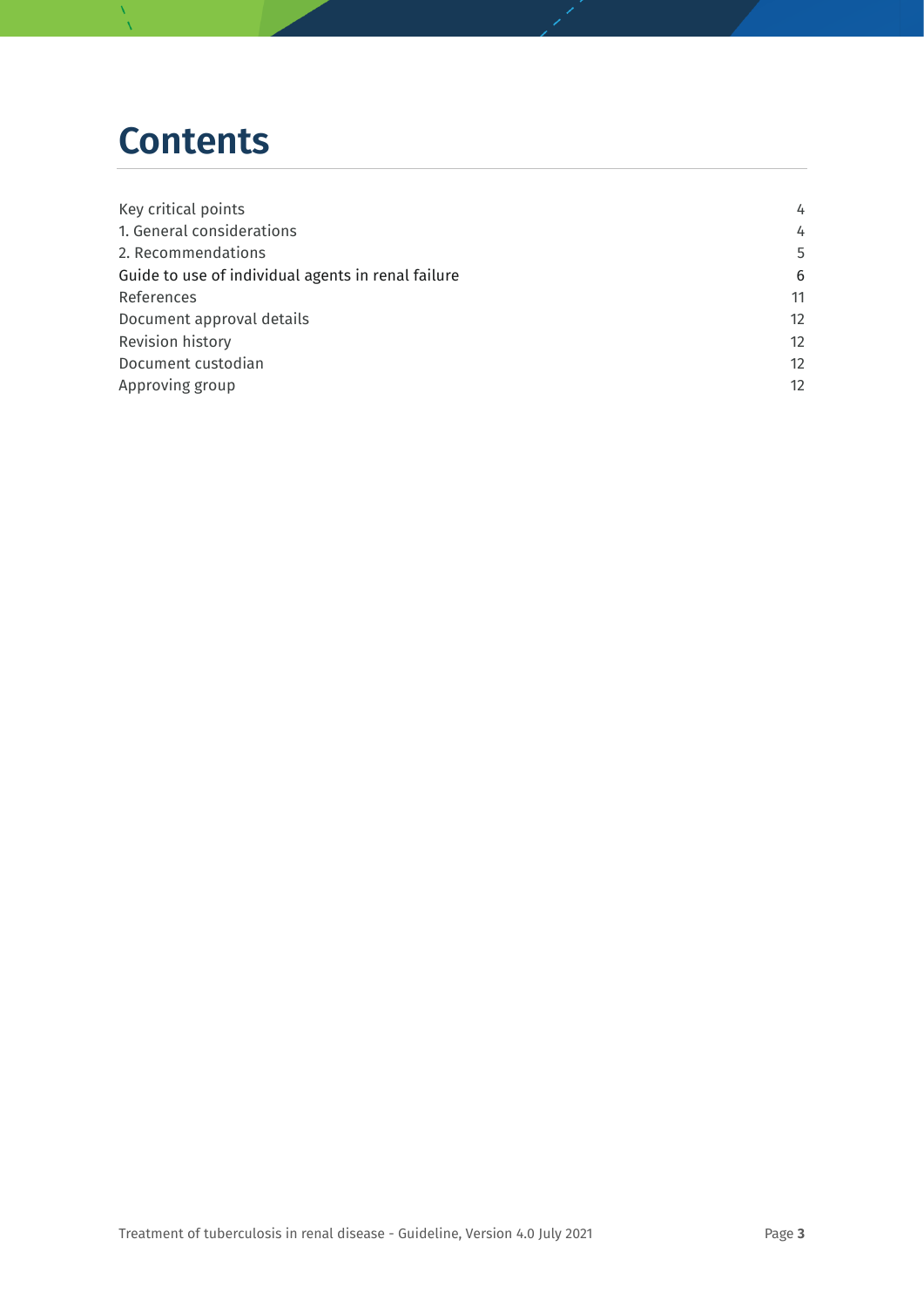### Key critical points

- Renal failure is a risk factor for developing tuberculosis (TB).
- Diminished renal clearance of drugs used to treat TB puts the patient at increased risk of toxicity.
- Careful calculation of dose and frequency is required to maximise pharmacokinetic/pharmacodynamic (PkPD) targets and minimize the risk of toxicity coupled with clinical and laboratory monitoring for adverse effects.
- Of the most commonly used agents to treat TB (the first line agents of rifampicin, isoniazid, ethambutol and pyrazinamide) only ethambutol is predominantly eliminated renally and drug accumulation in the presence of renal disease can lead to irreversible ocular toxicity.
- Co-existent disease and administration of other medications may have important consequences for the risk of adverse effects and drug-drug

# <span id="page-3-0"></span>**1. General considerations**

Renal failure is a risk factor for developing tuberculosis (TB). Extra-pulmonary TB is more common in patients with chronic renal disease when compared to those with normal renal function. Peritoneal disease is especially frequent in patients on chronic ambulatory peritoneal dialysis (CAPD).

There are no randomised controlled trials that provide evidence to guide TB treatment in renal failure. Current treatment guidelines are based on reports from case series, the known pharmacological characteristics of the drugs used, and recommendations of experts in the area, including international agencies involved in TB control.

The following factors will influence treatment of a patient with chronic kidney disease and TB: ſ

- drug pharmacokinetics, including the proportion of drug excreted by kidneys and its clearance by dialysis (both haemodialysis and peritoneal dialysis), which affects the serum levels of drugs and consequently, the toxicity l, j
- the severity of anticipated toxicity with raised blood levels of drugs and the availability of alternate effective agents to cure the patient of TB
- co-existent illnesses and possible drug interactions which may affect therapy.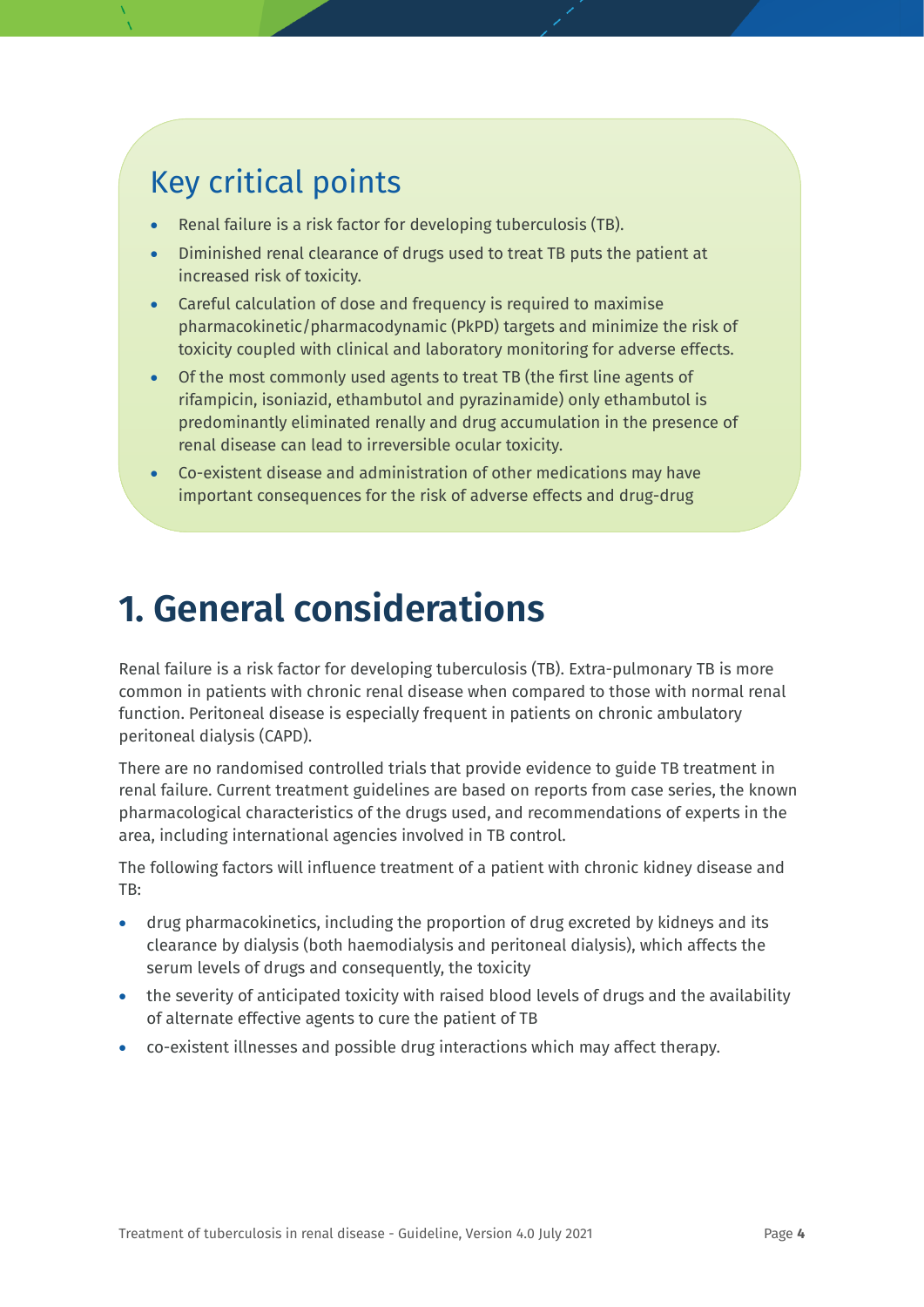## <span id="page-4-0"></span>**2. Recommendations**

- 1. Standard 6 or 9 month regimens are generally used but ethambutol is withheld for:
	- a. drug susceptible or bacteriologically-negative disease
	- b. where susceptibilities are not yet available, but drug resistance is not suspected.
- 2. Prolongation of treatment is an individual decision based on the specific clinical circumstances and may occur in cases with immunosuppression or extensive disease. In general, standard dosages are used and, where indicated, a reduction in frequency of dosing is preferred to lower dosage so as not to compromise the regimen with subtherapeutic drug levels.
- 3. Drug-resistant disease is treated with appropriate drugs as indicated by susceptibility testing, detailed according to guidelines.
- 4. Haemodialysis (HD) often leads to elimination of most TB drugs and medications are usually given after dialysis. There is a paucity of data regarding elimination of drugs in CAPD.
- 5. Careful monitoring of patients is essential as side effects (mainly neuropsychiatric problems, hepatitis and optic neuropathy) are noted to occur at higher levels in patients with renal failure and especially those on dialysis.
- 6. Therapeutic drug monitoring is advocated with aminoglycosides. Monitoring of some other TB drugs is available in Queensland but should only be considered in complex cases with advanced renal disease in consultation with a consultant physician experienced in treating TB or with a Regional Tuberculosis Control Centre.
- 7. The treatment of TB in patients with mild renal impairment, and with glomerular filtration rate (GFR) between 30 to 60mL/min, should be individualised using standard drugs in dose ranges in the lower range of usual recommendations for patients with normal renal function, with careful monitoring of side effects.
- 8. Ethambutol is used to prevent the emergence of rifampicin resistance with isoniazid resistant isolates. In Australia, isoniazid resistance occurs in 7 to 10 percent of isolates, predominantly in overseas born patients. In these situations, where ethambutol use is considered essential (until full drug sensitivity test results are available), refer to the table for dosing recommendations.
- 9. All but first line drugs must only be used after discussion with a consultant physician experienced in treating TB or with a Regional Tuberculosis Control Centre.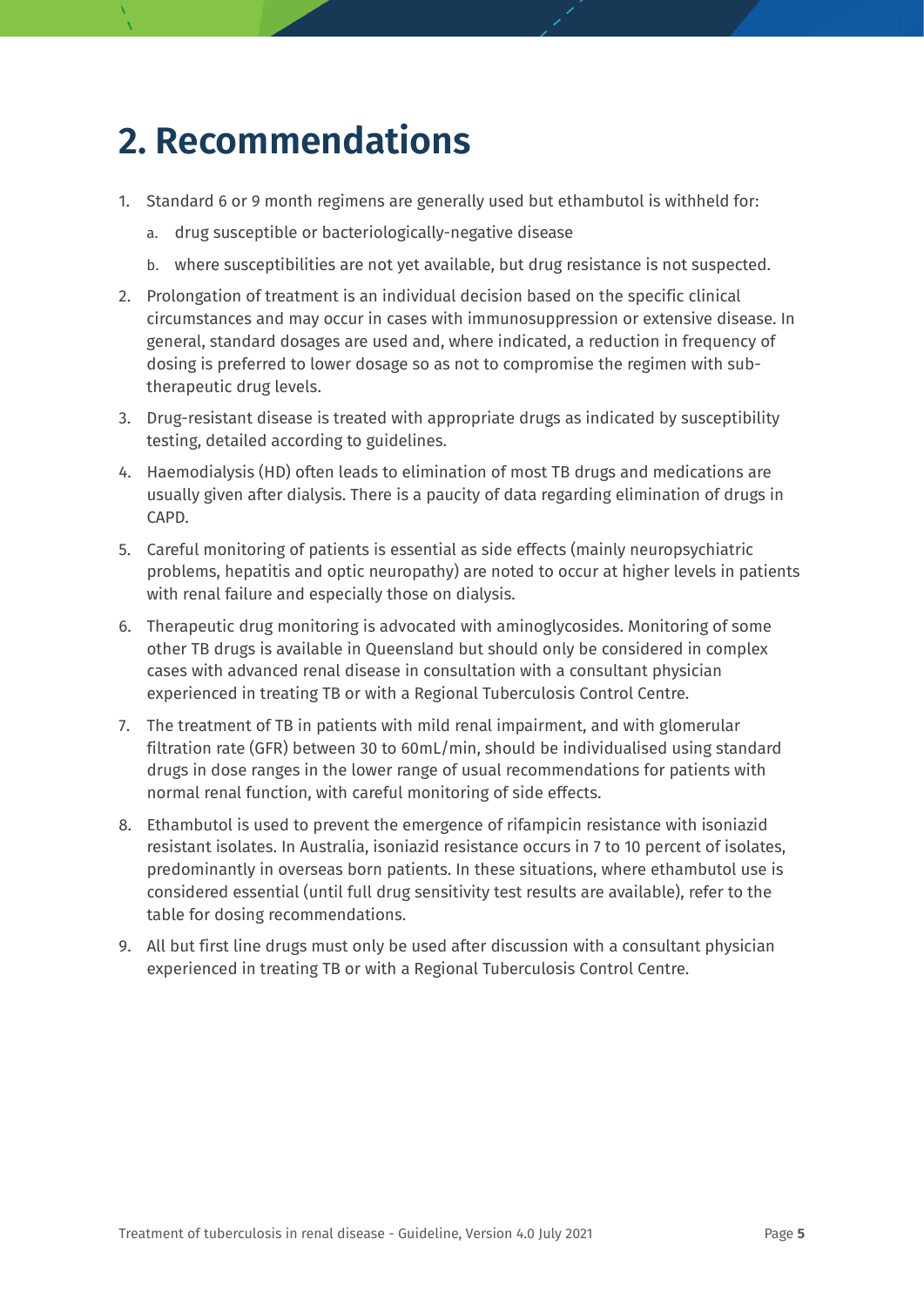### **Guide to use of individual agents in renal failure**

| Antimycobacterial<br>agent and normal<br>dose |                                       | Dosage adjustment according to established degree of renal function | Comments and recommendations      |                                   |                                   |                                                                                                                                                                                                                                                                                                          |
|-----------------------------------------------|---------------------------------------|---------------------------------------------------------------------|-----------------------------------|-----------------------------------|-----------------------------------|----------------------------------------------------------------------------------------------------------------------------------------------------------------------------------------------------------------------------------------------------------------------------------------------------------|
|                                               | Estimated creatinine clearance (CrCL) |                                                                     |                                   | Intermittent                      | Peritoneal                        |                                                                                                                                                                                                                                                                                                          |
|                                               | $30 - 60$<br>mL/min                   | $10 - 29$<br>mL/min                                                 | $<$ 10 mL/min                     | haemodialyist<br>(1HD)            | dialysis (PD)                     |                                                                                                                                                                                                                                                                                                          |
| Rifampicin<br>10mg/kg/day<br>up to 600mg      | No dose<br>adjustment<br>required     | No dose<br>adjustment<br>required                                   | No dose<br>adjustment<br>required | No dose<br>adjustment<br>required | No dose<br>adjustment<br>required | Can be used safely in renal disease.<br>$\bullet$<br>Main route of clearance is<br>$\bullet$<br>hepatobiliary.<br>Exercise caution with concomitant<br>$\bullet$<br>drugs due to potential for significant<br>drug-drug interactions, e.g. renal<br>transplant patients on Tacrolimus or<br>Cyclosporin. |
| Isoniazid<br>5mg/kg/day<br>up to 300mg        | No dose<br>adjustment<br>required     | No dose<br>adjustment<br>required                                   | No dose<br>adjustment<br>required | No dose<br>adjustment<br>required | No dose<br>adjustment<br>required | Can be used in renal disease.<br>$\bullet$<br>Main route of clearance is hepatic.<br>$\bullet$<br>Increased risk of neurotoxicity in<br>$\bullet$<br>patients with renal disease and<br>supplemental pyridoxine (25mg/day)<br>should be co-prescribed.                                                   |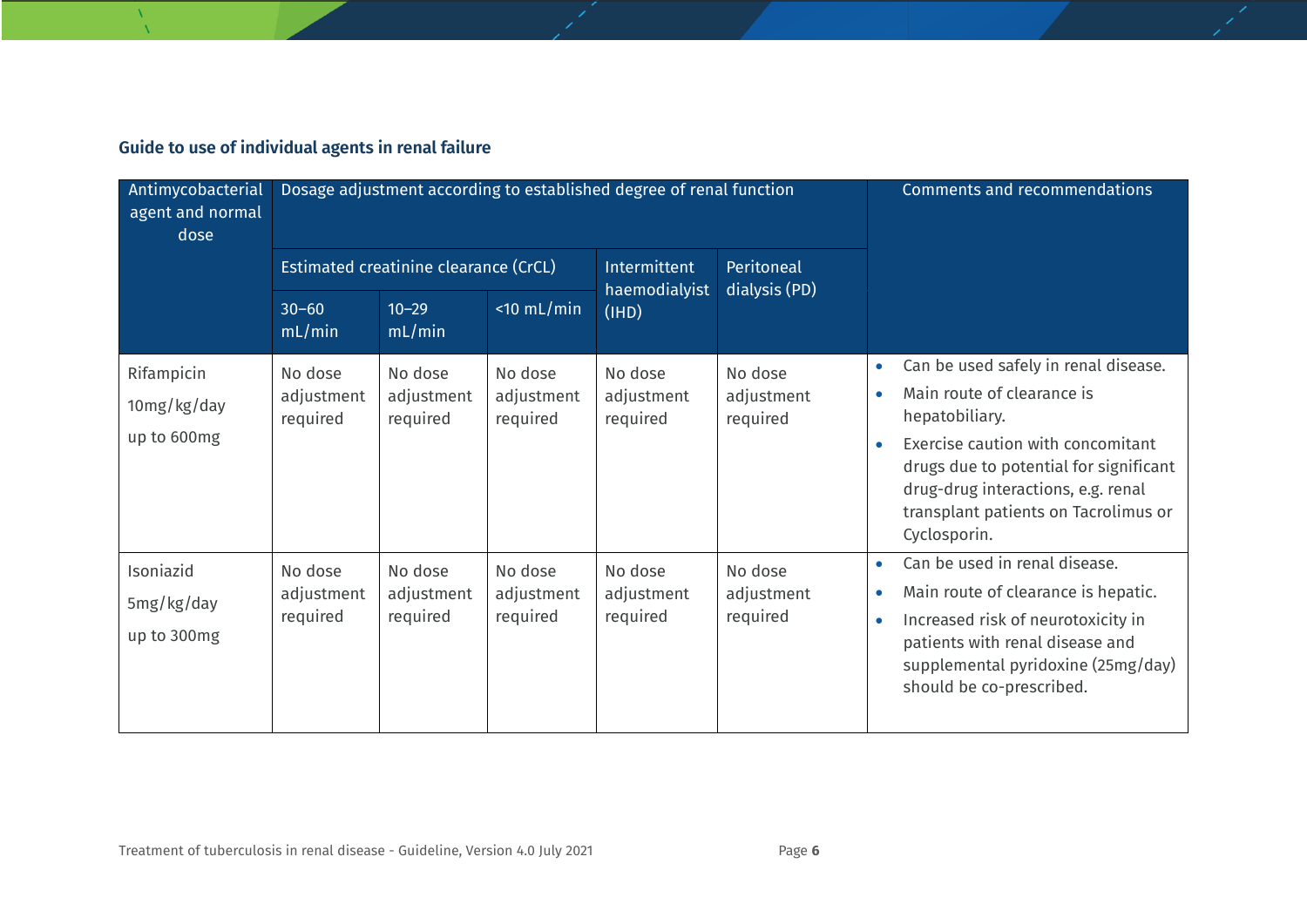| Pyrazinamide<br>30-40mg/kg/day<br>1.5g for <50kg<br>2g for >50kg | No dose<br>adjustment<br>required | 30-40mg/kg<br>q48h                | 30-40mg/kg<br>3 times<br>weekly   | 30-40mg/kg<br>3 times<br>weekly after<br>dialysis<br>sessions | No dose<br>adjustment<br>required | Can be used safely in renal disease.<br>$\bullet$<br>Main route of clearance is hepatic<br>with active metabolites undergoing<br>some renal clearance.<br>Monitor LFTs for hepatotoxicity.<br>Monitor uric acid levels.                                                                                                                                                                                                    |
|------------------------------------------------------------------|-----------------------------------|-----------------------------------|-----------------------------------|---------------------------------------------------------------|-----------------------------------|----------------------------------------------------------------------------------------------------------------------------------------------------------------------------------------------------------------------------------------------------------------------------------------------------------------------------------------------------------------------------------------------------------------------------|
| Ethambutol<br>15mg/kg/day                                        | No dose<br>adjustment<br>required | 7.5-15mg/kg<br>q48h               | 15mg/kg<br>$g$ q48h               | 15mg/kg<br>3 times<br>weekly after<br>dialysis<br>sessions    | 15mg/kg<br>q48h                   | AVOID use unless essential in renal<br>disease with CrCl <30mL/min.<br>Main route of clearance is renal.<br>Ocular toxicity is a significant<br>concern in patients with renal<br>disease and regular<br>ophthalmological reviews are<br>essential.                                                                                                                                                                        |
| Moxifloxacin<br>400mg/day                                        | No dose<br>adjustment<br>required | No dose<br>adjustment<br>required | No dose<br>adjustment<br>required | No dose<br>adjustment<br>required                             | No dose<br>adjustment<br>required | Can be used with caution in renal<br>disease.<br>Main route of clearance is<br>hepatobiliary with some renal<br>clearance.<br>Higher risk of adverse effects in<br>patients with renal disease including<br>neurotoxicity and tendonopathies.<br>Concomitant corticosteroid use<br>further increases risk.<br>Co-administration with antacids,<br>phosphate binders or supplements<br>containing, calcium, iron, magnesium |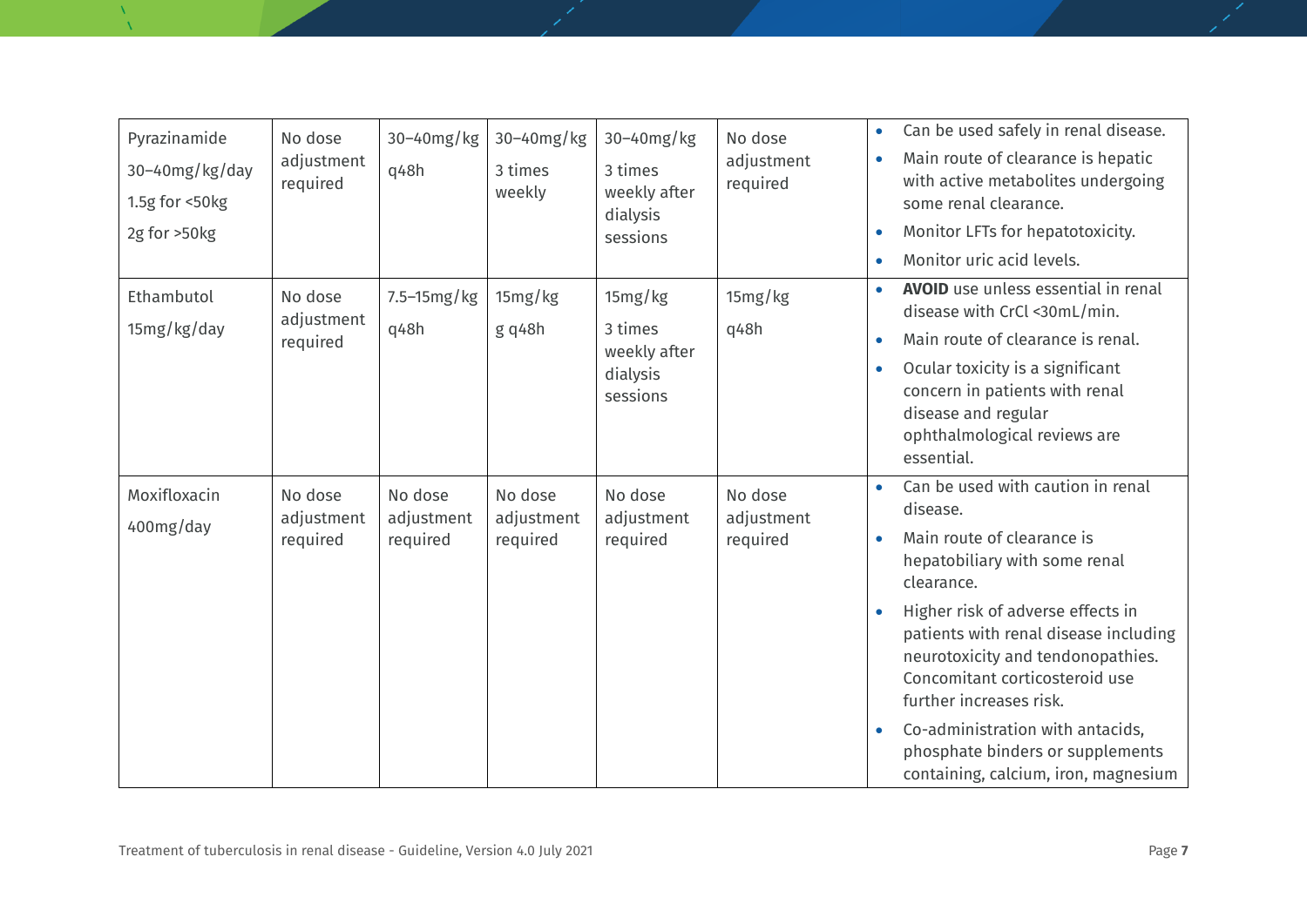|                                                                                 |                                   |                                                   |                                                   |                                         |                                      | or aluminium must be avoided due<br>to markedly reduced absorption of<br>fluoroquinolones. Dose at bedtime,<br>or 2 hours before or after other<br>medications, to achieve separation.                                                                                                                                                                          |
|---------------------------------------------------------------------------------|-----------------------------------|---------------------------------------------------|---------------------------------------------------|-----------------------------------------|--------------------------------------|-----------------------------------------------------------------------------------------------------------------------------------------------------------------------------------------------------------------------------------------------------------------------------------------------------------------------------------------------------------------|
| Bedaquiline<br>400mg daily for 2<br>weeks; 200mg<br>thrice weekly<br>thereafter | No dose<br>adjustment<br>required | Use with<br>caution and<br>consider<br><b>TDM</b> | Use with<br>caution and<br>consider<br><b>TDM</b> | Use with<br>caution and<br>consider TDM | Use with caution<br>and consider TDM | Bedaquiline has a long half life (5.5<br>months) and is predominantly<br>excreted in faeces with minimal renal<br>excretion.<br>No dose adjustment is<br>$\bullet$<br>recommended for mild to moderate<br>renal impairment but caution is<br>recommended in more severe renal<br>failure.                                                                       |
| Clofazamine<br>100 mg daily                                                     | No dose<br>adjustment<br>required | No dose<br>adjustment<br>required                 | No dose<br>adjustment<br>required                 | No dose<br>adjustment<br>required       | No dose<br>adjustment<br>required    | Can be used safely in renal disease.<br>$\bullet$                                                                                                                                                                                                                                                                                                               |
| Linezolid<br>600mg/day                                                          | No dose<br>adjustment<br>required | No dose<br>adjustment<br>required                 | No dose<br>adjustment<br>required                 | No dose<br>adjustment<br>required       | No dose<br>adjustment<br>required    | Can be used with caution in renal<br>$\bullet$<br>disease.<br>Main route of clearance is hepatic<br>$\bullet$<br>with some renal clearance.<br>Increased risk of haematological<br>$\bullet$<br>toxicity and peripheral neuropathy in<br>patients with renal disease.<br>TDM can be considered to optimize<br>$\bullet$<br>dosing and minimize risk of toxicity |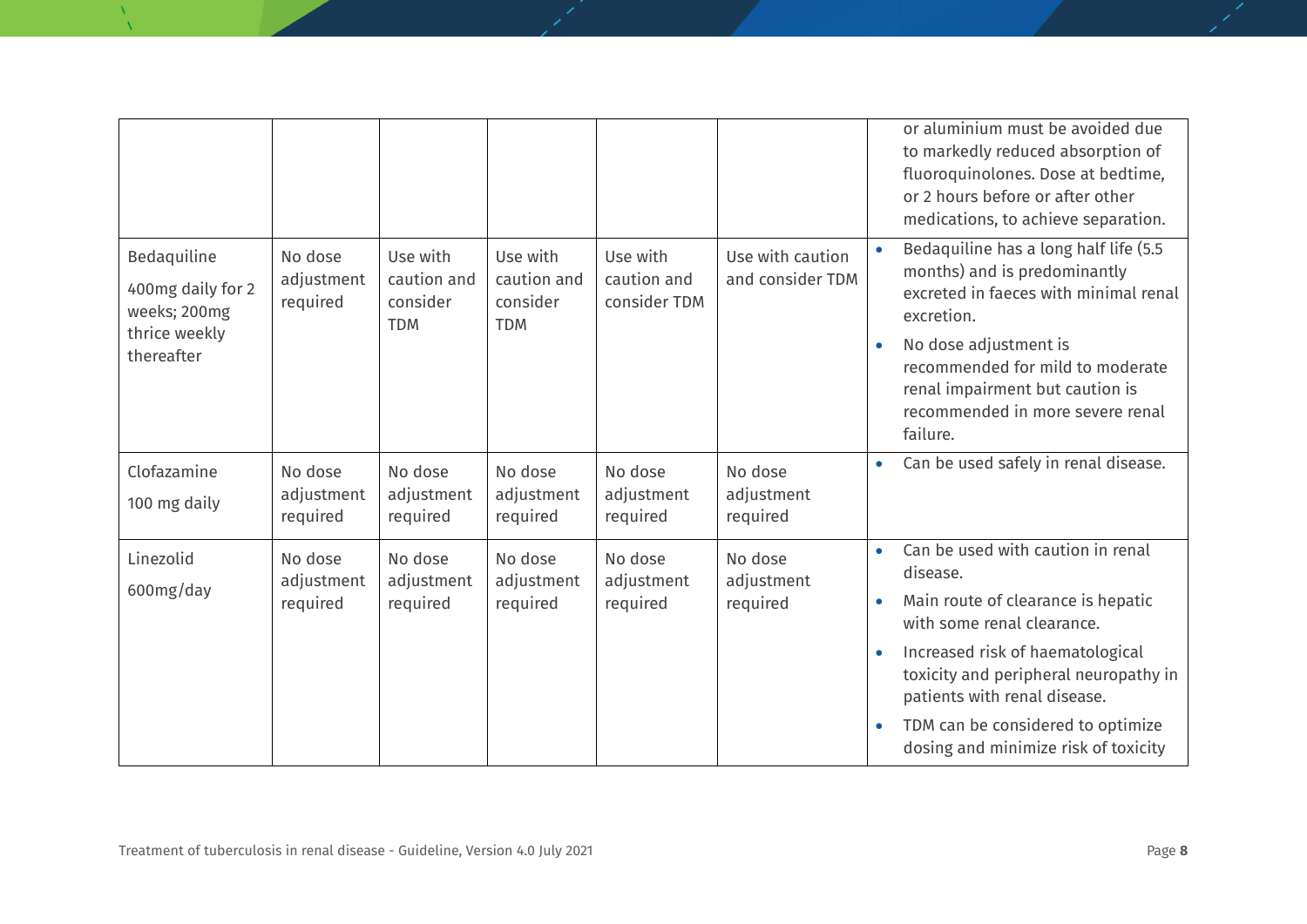| Streptomycin<br>15mg/kg/day | 15mg/kg individual doses with interval between doses adjusted to achieve<br>undetectable plasma trough levels | Aminoglycosides & Capreomycin<br>Can be used with significant caution<br>$\bullet$<br>in renal disease.<br>Main route of clearance is renal.<br>$\bullet$<br>Dose adjustment and therapeutic<br>drug monitoring required due to                                                                                                                                                                                                                                                                                                                                                                                                                        |  |  |
|-----------------------------|---------------------------------------------------------------------------------------------------------------|--------------------------------------------------------------------------------------------------------------------------------------------------------------------------------------------------------------------------------------------------------------------------------------------------------------------------------------------------------------------------------------------------------------------------------------------------------------------------------------------------------------------------------------------------------------------------------------------------------------------------------------------------------|--|--|
| Amikacin<br>15mg/kg/day     | 15mg/kg individual doses with interval between doses adjusted to achieve<br>undetectable plasma trough levels |                                                                                                                                                                                                                                                                                                                                                                                                                                                                                                                                                                                                                                                        |  |  |
| Capreomycin<br>15mg/kg/day  | 15mg/kg individual doses with interval between doses adjusted to achieve<br>undetectable plasma trough levels | toxicity risk and changes in drug<br>clearance over time.<br>Dosing intervals should be extended<br>to allow for clearance of drug<br>between doses. Intervals should be<br>extended to achieve an undetectable<br>plasma trough level prior to each<br>dose.<br>For haemodialysis patients, doses<br>can be administered intravenously at<br>the end of the dialysis session, but<br>dosing may not be required for each<br>session.<br>Monitoring should include regular<br>U&Es to assess renal function along<br>with clinical assessment, audiometry<br>+/- dynamic visual acuity testing<br>(where feasible) to assess<br>oto/vestibulotoxicity. |  |  |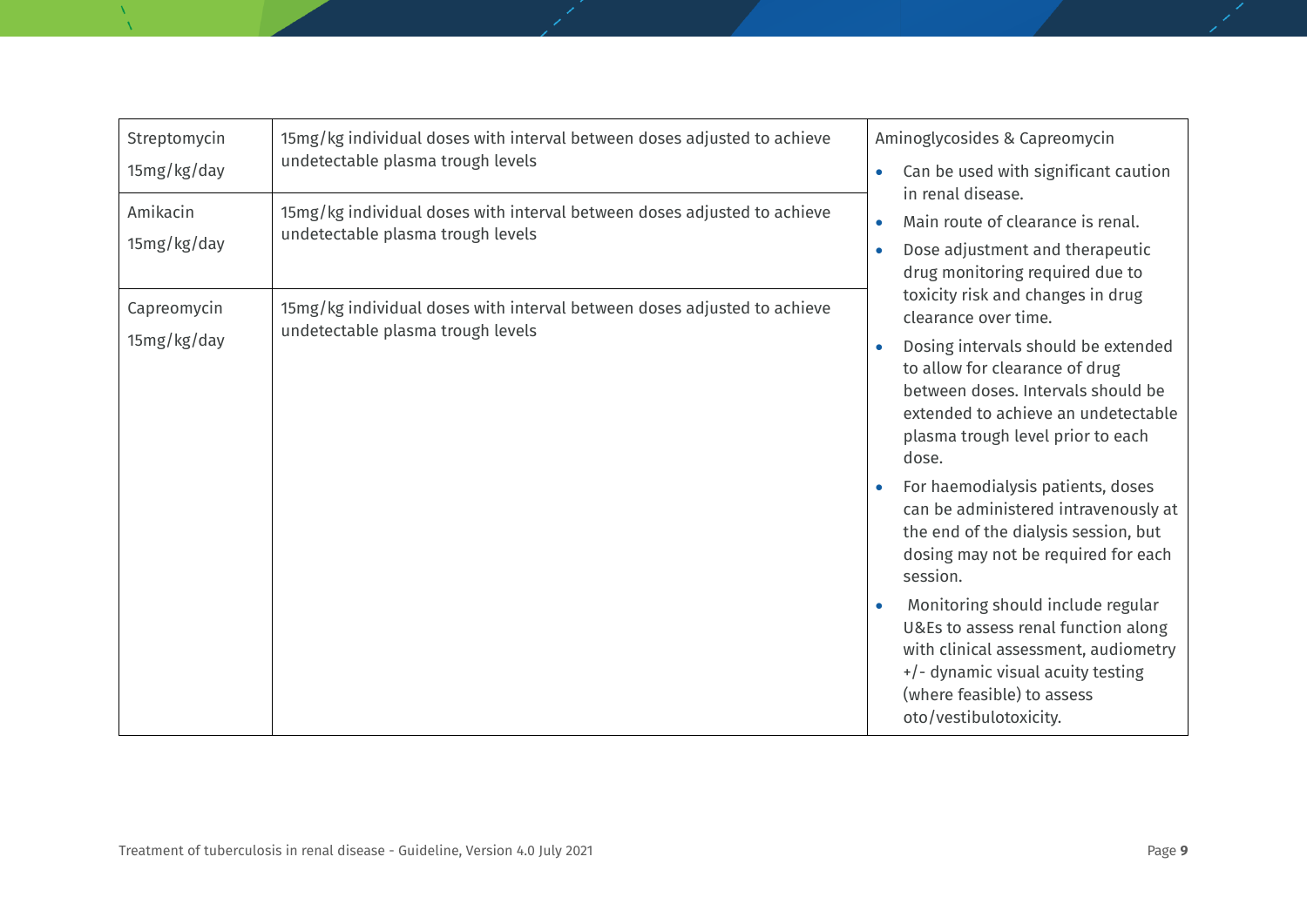| Prothionamide<br>15-20mg/kg/day<br>in divided doses                      | No dose<br>adjustment<br>required | No dose<br>adjustment<br>required | 250 <sub>mg</sub><br>q12h | 250 <sub>mg</sub><br>q12h                            | 250 <sub>mg</sub><br>q12h | Can be used in renal disease.<br>$\bullet$<br>Main route of clearance is hepatic.<br>Monitor for neuropathy and<br>hepatotoxicity.                                                                                                                                      |
|--------------------------------------------------------------------------|-----------------------------------|-----------------------------------|---------------------------|------------------------------------------------------|---------------------------|-------------------------------------------------------------------------------------------------------------------------------------------------------------------------------------------------------------------------------------------------------------------------|
| Cycloserine<br>$10-15mg/kg/day$<br>in divided doses                      | 250 <sub>mg</sub><br>q12h         | 250 <sub>mg</sub><br>q24h         | 250 <sub>mg</sub><br>q24h | 250 <sub>mg</sub><br>q24h<br>given after<br>dialysis | 250 <sub>mg</sub><br>q24h | <b>AVOID</b> if possible in renal disease.<br>$\bullet$<br>Main route of clearance is renal.<br>Increased risk of significant<br>neurotoxicity in patients with renal<br>disease.<br>Plasma level monitoring<br>recommended but currently<br>unavailable in Queensland. |
| Para-<br>aminosalicylic<br>Acid (PAS)<br>$8-12g/day$ in<br>divided doses | No dose<br>adjustment<br>required | 4g<br>q12h                        | 4g<br>q12h                | 4g<br>q12h                                           | 4g<br>q12h                | Use with significant caution in renal<br>disease.<br>Main route of clearance is renal.<br>Increased risk of acidosis and<br>gastrointestinal side effects.                                                                                                              |

\* When daily doses are due on haemodialysis days, it is advisable to administer drugs after the dialysis session – afternoon or evening – to minimise the removal of the active drug by dialysis.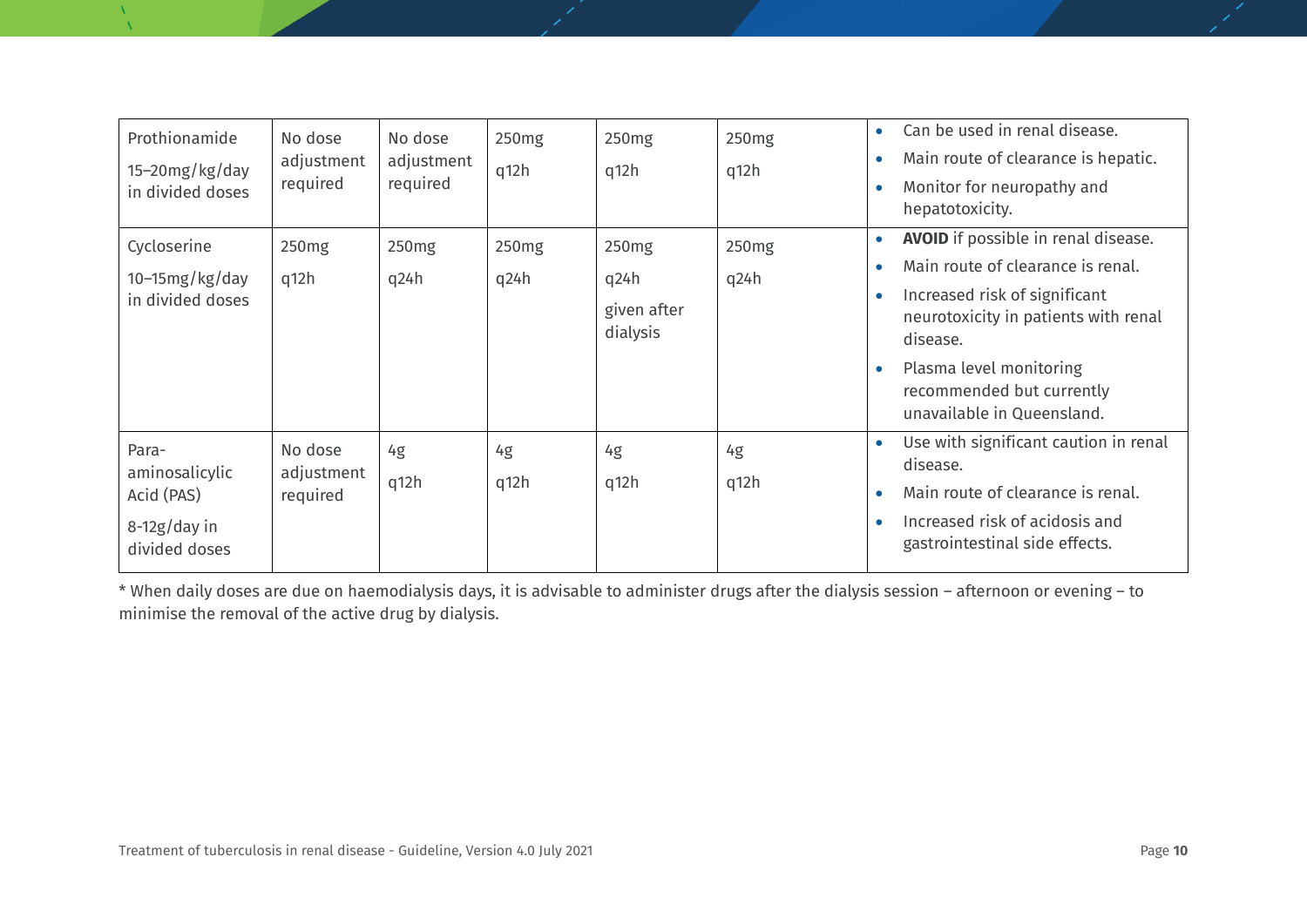# <span id="page-10-0"></span>**References**

American Thoracic Society; CDC; Infectious Diseases Society of America. (2003). Treatment of tuberculosis. *Morbidity and Mortality Weekly Recommendations and Reports*. 52(RR-11):1–77.

Antibiotic Expert Group. (2014). Therapeutic guidelines: antibiotic. Version 15. Melbourne.

Bennett, W, M. (1988). Guide to drug dosage in renal failure. *Clinical Pharmacokinetics*, 15:326-54.

British Thoracic Society Standards of Care Committee and Joint Tuberculosis Committee, Milburn, H., Ashman, N., Davies, P., Doffman, S., Drobniewski, F., Khoo, S., Ormerod, P., Ostermann, M., Snelson, C. (2010).

Bureau of Tuberculosis Control New York City. (1999). *Clinical Policies and Protocols* [www.ci.nyc.ny.us/health](http://www.ci.nyc.ny.us/health)

Curry International Tuberculosis Center and California Department of Public Health, (2016) *Drug-Resistant Tuberculosis: A Survival Guide for Clinicians, Third Edition*

Douglas, J.G., Mcleod, M.J. (1999). Pharmacokinetic factors in the modern drug treatment of tuberculosis. *Clinical Pharmacokinetics* 37,127-46.

Ellard GA. (1993). Chemotherapy of tuberculosis for patients with renal impairment. *Nephron*, 64 (2), 169-181.

European Respiratory Society (1999). Tuberculosis Management in Europe. *European Respiratory Journal*, 14: 978-992.

Gabardi, S., Abramson, S. (2005). Drug dosing in chronic kidney disease. *Medical Clinics of North America* 89: 649-687.

Girling, G.J. (1982). Adverse effects of anti-tuberculosis drugs. *Current Therapeutics* 9, 101-116.

Guidelines for the prevention and management of Mycobacterium tuberculosis infection and disease in adult patients with chronic kidney disease. *Thorax*, 65 (6), 557-570.

Launay-Vacher, V., Izzedine, H., Deray, G. (2005). Pharmacokinetic considerations in the treatment of Tuberculosis in patients with renal failure. *Clinical Pharmacokinetics* 44 (3), 221-235.

Malone, R.S., Fish, D.N., Spiegel, D.M., et al. (1999). The effect of hemodialysis on isoniazid, rifampicin, pyrazinamide, and ethambutol. *American Journal of Respiratory Critical Care Medicine*, 159, 1580-1584.

Partners in Health. (2009). Medical management of Multidrug resistant tuberculosis. [www.pih.org](http://www.pih.org/)

Quantrill, S.J., Woodhead, M.A., Bell, C.E. et al. (2002). Side effects of antituberculosis drugs treatment in patients with chronic renal failure. *European Respiratory Journal*, 20 (2), 440-443.

Ross, J,D., Horne, N.W. (1983). *Modern drug treatment in Tuberculosis*. The Chest, Heart and Stroke Association (6th ed.).

Varughese, A., Brater, D.C., Benet, L.Z et al. (1986). Ethambutol kinetics in patients with impaired renal function. *American Review of Respiratory Disease*, 134, 34-38.